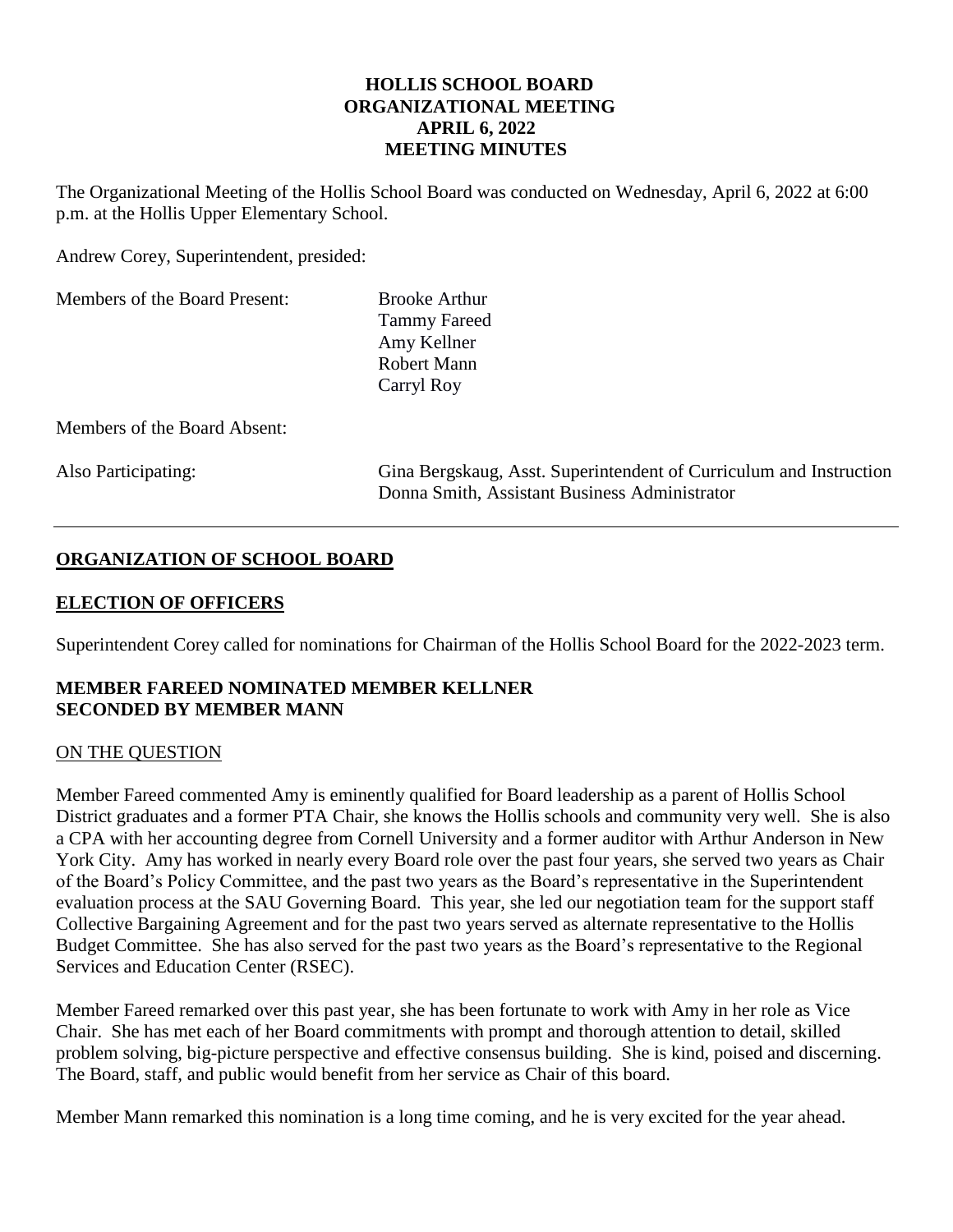Member Roy echoed the remarks of her colleagues. Member Arthur commented she believes Amy will do a fantastic job, and she looks forward to her leadership.

# **VOTE ON ELECTION OF AMY KELLNER TO THE POSITION OF CHAIRMAN OF THE HOLLIS SCHOOL BOARD FOR THE 2022-2023 TERM MOTION CARRIED 5-0-0**

*Superintendent Corey declared Amy Kellner Chairman of the Hollis School Board for the 2022-2023 term.*

# *Superintendent Corey stepped down and Chairman Kellner presided.*

Chairman Kellner called for nominations for Vice-Chairman of the Hollis School Board for the 2022-2023 term.

### **MEMBER FAREED NOMINATED MEMBER ROY SECONDED BY MEMBER MANN**

### ON THE QUESTION

Member Fareed remarked, Carryl has done exemplary work during her years on the Board. She has served as the representative to the Budget Committee for the past two years, on the negotiating team for the support staff contract, has represented the district in impromptu comments from her seat here but also in meetings around town that required an informed and present minded voice who could articulate the value the public receives from the work this Board and district does. She would be exceptional in this role.

Member Mann remarked taking on this leadership role is a natural progression for Carryl. She has done the committee work that has made her distinct as a leader. He is excited for the nomination.

Member Arthur and Chairman Kellner echoed the remarks.

### **VOTE ON ELECTION OF CARRYL ROY TO THE POSITION OF VICE-CHAIRMAN OF THE HOLLIS SCHOOL BOARD FOR THE 2022-2023 TERM MOTION CARRIED 5-0-0**

*Chairman Kellner declared Carryl Roy Vice-Chairman of the Hollis School Board for the 2022-2023 term.*

Chairman Kellner called for nominations for Secretary of the Hollis School Board for the 2022-2023 term.

# **MEMBER FAREED NOMINATED MEMBER FAREED SECONDED BY MEMBER ROY**

**VOTE ON ELECTION OF TAMMY FAREED TO THE POSITION OF SECRETARY OF THE HOLLIS SCHOOL BOARD FOR THE 2022-2023 TERM MOTION CARRIED 5-0-0**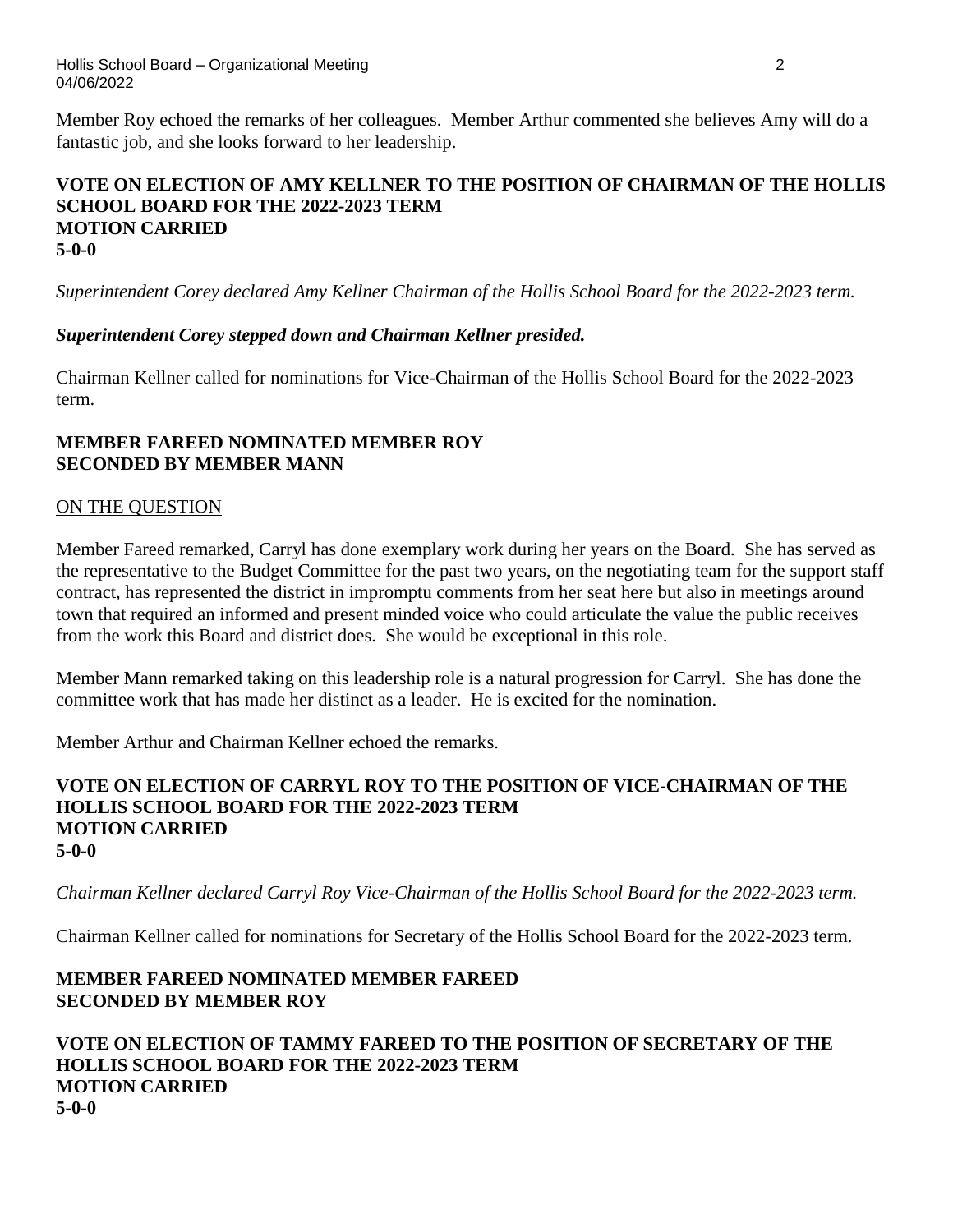*Chairman Kellner declared Tammy Fareed Secretary of the Hollis School Board for the 2022-2023 term.*

# **Members Roy and Arthur were appointed as signers of the manifests and Member Fareed as an alternate.**

Members having interest in participating on a particular committee, were asked to make their wishes known prior to the next regularly scheduled meeting.

# **NON-PUBLIC**

# **MOTION BY MEMBER FAREED THAT THE BOARD, BY ROLL CALL, GO INTO NON-PUBLIC SESSION PURSUANT TO RSA 91-A:3 II (a) THE DISMISSAL, PROMOTION OR COMPENSATION OF ANY PUBLIC EMPLOYEE AND (c) TO DISCUSS A MATTER, WHICH IF DISCUSSED IN PUBLIC, WOULD LIKELY AFFECT ADVERSELY THE REPUTATION OF A PERSON, OTHER THAN A MEMBER OF THE BODY OR AGENCY ITSELF MOTION SECONDED BY MEMBER ROY**

5

*A Viva Voce Roll Call was conducted, which resulted as follows:*

Yea: Robert Mann, Brooke Arthur, Tammy Fareed, Carryl Roy, Amy Kellner

| Nay:                  |  |
|-----------------------|--|
| <b>MOTION CARRIED</b> |  |

*The Board went into non-public session at 6:09 p.m. The Board came out of non-public session at 6:35 p.m.*

**AGENDA ADJUSTMENTS** - None

# **CORRESPONDENCE/RESIGNATIONS/NOMINATIONS**

Superintendent Corey informed the Board of a letter of resignation received from Russell Neumann Nickey. In his letter, he states he appreciates the strong relationships he has made, the continued support he has received from staff, and the motivation many of the amazing educators have provided him with.

**MOTION BY MEMBER FAREED TO ACCEPT THE RESIGNATION OF RUSSELL NEUMANN NICKEY FROM THE POSITION OF SPECIAL EDUCATION CASE MANAGER AT THE HOLLIS UPPER ELEMENTARY SCHOOL WITH AN EFFECTIVE DATE OF JUNE 30, 2022 MOTION SECONDED BY MEMBER ROY MOTION CARRIED 5-0-0**

A letter of resignation was received from Evelyn O'Connor from her position as school counselor at the Hollis Upper Elementary School (HUES).

# **MOTION BY MEMBER ROY TO ACCEPT THE RESIGNATION OF EVELYN O'CONNOR FROM THE POSITION OF INTERIM GUIDANCE COUNSELOR AT THE HOLLIS UPPER ELEMENTARY SCHOOL WITH AN EFFECTIVE DATE OF MARCH 25, 2022**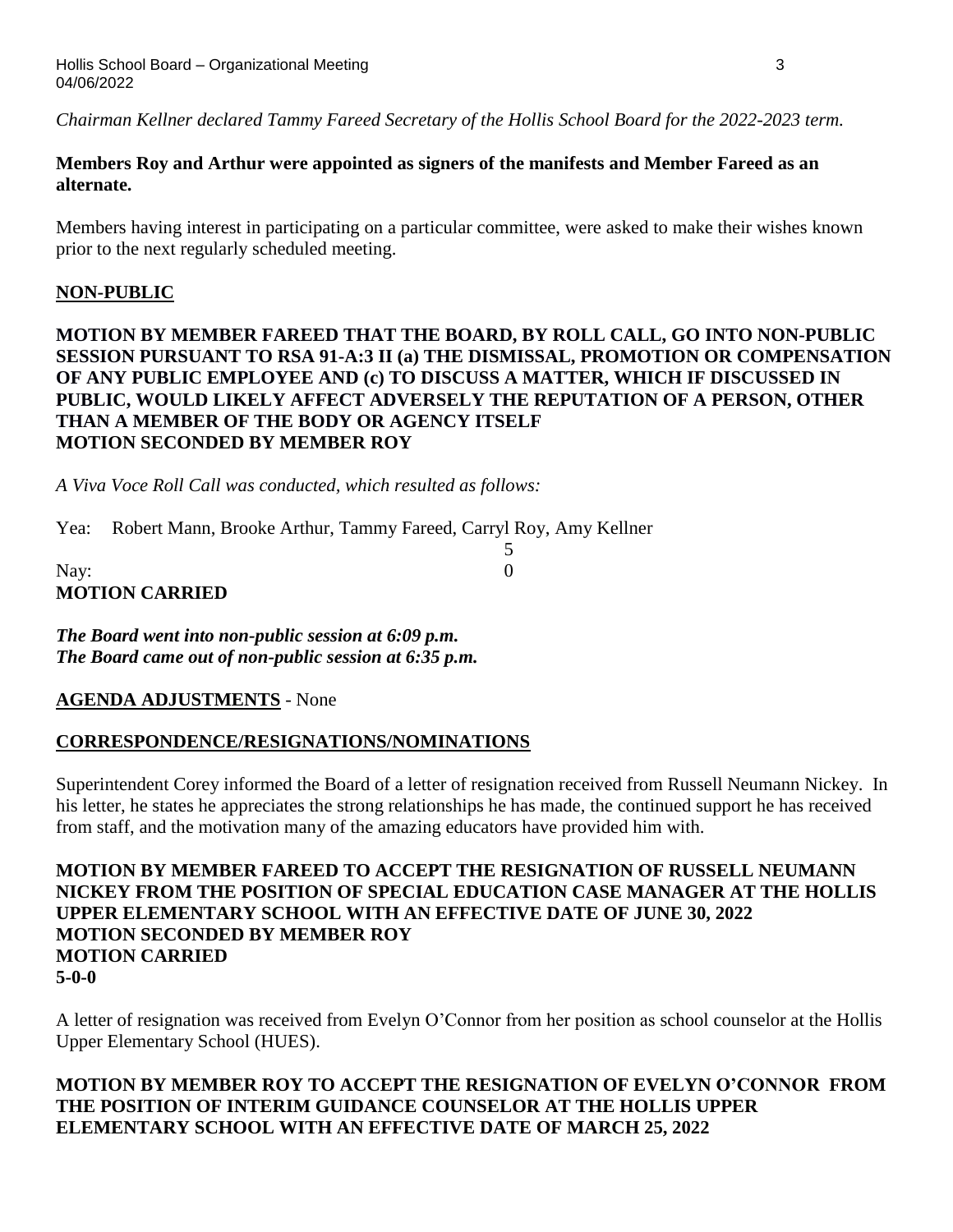### **MOTION SECONDED BY MEMBER FAREED MOTION CARRIED 5-0-0**

A letter of resignation was received from Jill Tracey, Special Education Intensive Needs Preschool Teacher, effective at the end of the 2021-2022 school year. In her letter, Ms. Tracey thanked the district for the opportunity.

### **MOTION BY MEMBER ROY TO ACCEPT THE RESIGNATION OF JILL TRACEY FROM THE POSITION OF SPECIAL EDUCATION INTENSIVE NEEDS PRESCHOOL TEACHER AT THE HOLLIS PRIMARY SCHOOL, EFFECTIVE AT THE END OF THE 2021-2022 SCHOOL YEAR MOTION SECONDED BY MEMBER FAREED MOTION CARRIED 5-0-0**

Superintendent Corey informed the Board of his nomination of Abigail Samsel for the position of Library Media Specialist at HUES. Ms. Samsel comes to the district having earned her bachelor's in history and art and masters in secondary education from Simmons College. She is presently the Librarian at the Lincoln Street School in Exeter. She would be at a master's plus 15, step 8, and a salary of \$64,304.

### **MOTION BY MEMBER FAREED TO ACCEPT THE SUPERINTENDENT'S NOMINATION OF ABIGAIL SAMSEL FOR THE POSITION OF LIBRARY MEDIA SPECIALIST AT THE HOLLIS UPPER ELEMENTARY SCHOOL AT A MASTERS PLUS 15, STEP 8 AND A SALARY OF SIXTY FOUR THOUSAND THREE HUNDRED AND FOUR DOLLARS (\$64,304) MOTION SECONDED BY MEMBER ROY MOTION CARRIED 5-0-0**

Superintendent Corey informed the Board of his nomination of Jennifer Rocheleau for the position of School Nurse at the Hollis Primary School (HPS). Ms. Rocheleau received her bachelors and master's in nursing from the American College of Education. She is presently a Nurse in the Goffstown School District. She will be at a masters, step 13 and a salary of \$71,674.

**MOTION BY MEMBER FAREED TO ACCEPT THE SUPERINTENDENT'S NOMINATION OF JENNIFER ROCHELEAU FOR THE POSITION OF SCHOOL NURSE AT THE HOLLIS PRIMARY SCHOOL AT A MASTERS, STEP 13 AND A SALARY OF SEVENTY ONE THOUSAND SIX HUNDRED SEVENTY FOUR DOLLARS (\$71,674) MOTION SECONDED BY MEMBER ROY MOTION CARRIED 5-0-0**

Superintendent Corey informed the Board of his nomination of Rae Knedeisen for the position of 3<sup>rd</sup> grade teacher at HPS. Ms. Knedeisen comes to the district having earned her bachelors in elementary math education and masters in elementary education from the University of New Hampshire. She is currently teaching in the North Hampton School District. She would start at a masters, step 7 and a salary of \$60,731.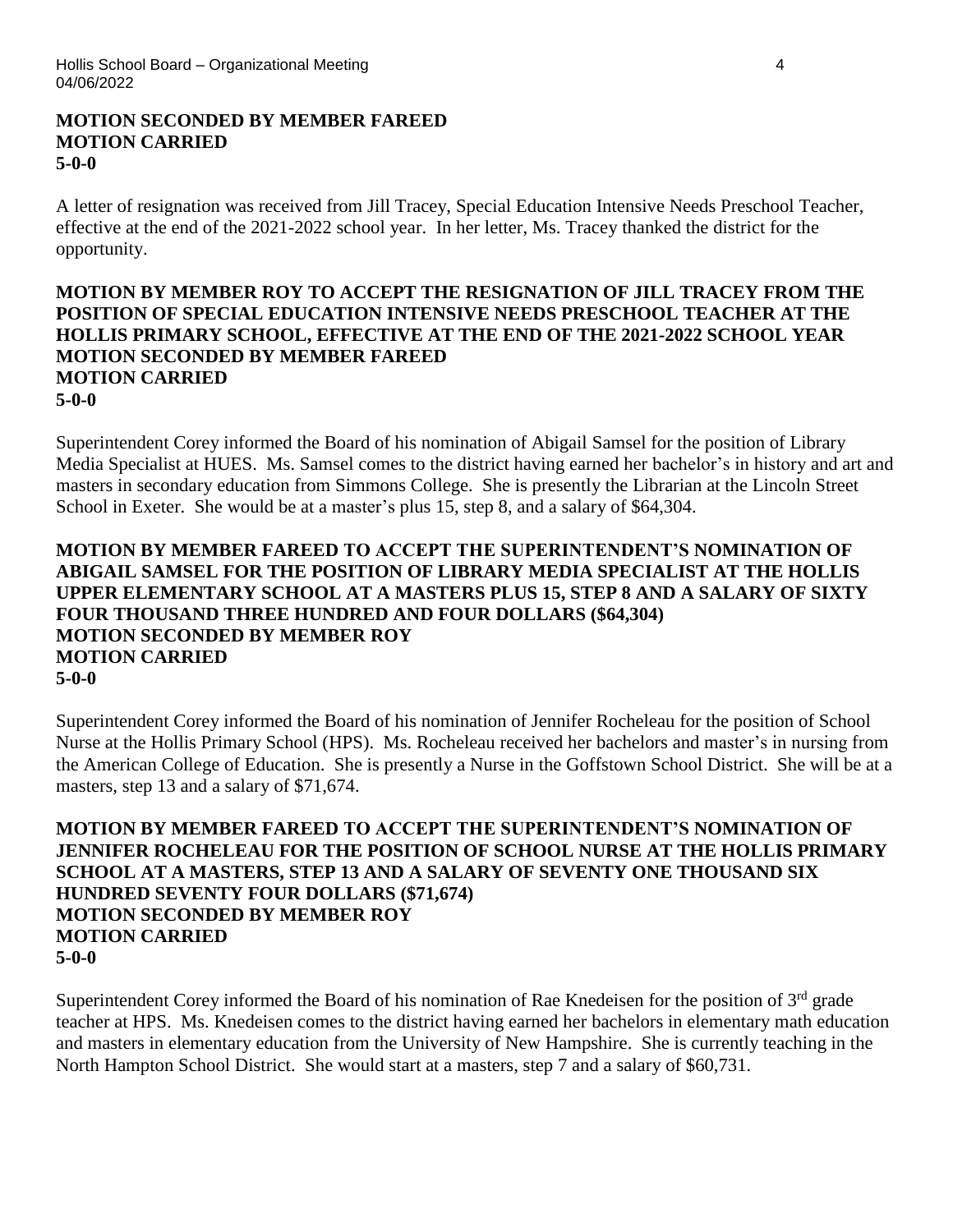# **MOTION BY MEMBER FAREED TO ACCEPT THE SUPERINTENDENT'S NOMINATION OF RAE KNEDEISEN FOR THE POSITION OF THIRD GRADE TEACHER AT THE HOLLIS PRIMARY SCHOOL AT A MASTERS, STEP 7, AND A SALARY OF SIXTY THOUSAND SEVEN HUNDRED THIRTY ONE DOLLARS (\$60,731) MOTION SECONDED BY MEMBER ROY MOTION CARRIED 5-0-0**

Superintendent Corey nominated Jacob Barry for the position of School Psychologist for the Hollis School District. Jacob comes to the district having earned his bachelor's in psychology and mental health rehabilitation from the University of New England and master's in professional psychology from the Massachusetts School of Psychology. He is pending his CAGS from the Massachusetts School of Professional Psychology. He would be at a masters, plus 30, step 2, and a salary of \$56,120. He is presently working with the Nashua School District.

### **MOTION BY MEMBER FAREED TO ACCEPT THE SUPERINTENDENT'S NOMINATION OF JACOB BARRY FOR THE POSITION OF SCHOOL PSYCHOLOGIST AT A MASTERS PLUS 30, STEP 2 AND A SALARY OF FIFTY SIX THOUSAND ONE HUNDRED TWENTY DOLLARS (\$56,120) MOTION SECONDED BY MEMBER ROY MOTION CARRIED 5-0-0**

Superintendent Corey informed the Board of his nomination of Cathleen Turner for the position of Guidance Counselor at HPS. She received her bachelor's in psychology in education from Wheaton College and her masters in school counseling from Lewis & Clark University. She would be at a masters, step 11 for a salary of \$67,824. She is currently with the Acton/Boxborough School District.

# **MOTION BY MEMBER FAREED TO ACCEPT THE SUPERINTENDENT'S NOMINATION OF CATHLEEN TURNER FOR THE POSITION OF GUIDANCE COUNSELOR AT THE HOLLIS PRIMARY SCHOOL AT A MASTERS, STEP 11 AND A SALARY OF SIXTY SEVEN THOUSAND EIGHT HUNDRED TWENTY FOUR DOLLARS (\$67,824) MOTION SECONDED BY MEMBER ROY MOTION CARRIED 5-0-0**

Superintendent Corey nominated Casey Matthews for the position of Kindergarten Teacher at HPS. Ms. Matthews has her bachelors in elementary education from Keene State College. She would come in at a bachelors, step 4 for a salary of \$51,109. She is currently at the Raymond School District.

**MOTION BY MEMBER FAREED TO ACCEPT THE SUPERINTENDENT'S NOMINATION OF CASEY MATTHEWS FOR THE POSITION OF KINDERGARTEN TEACHER AT THE HOLLIS PRIMARY SCHOOL AT A BACHELORS, STEP 4 AND A SALARY OF FIFTY ONE THOUSAND ONE HUNDRED NINE DOLLARS (\$51,109) MOTION SECONDED BY MEMBER ROY MOTION CARRIED 5-0-0**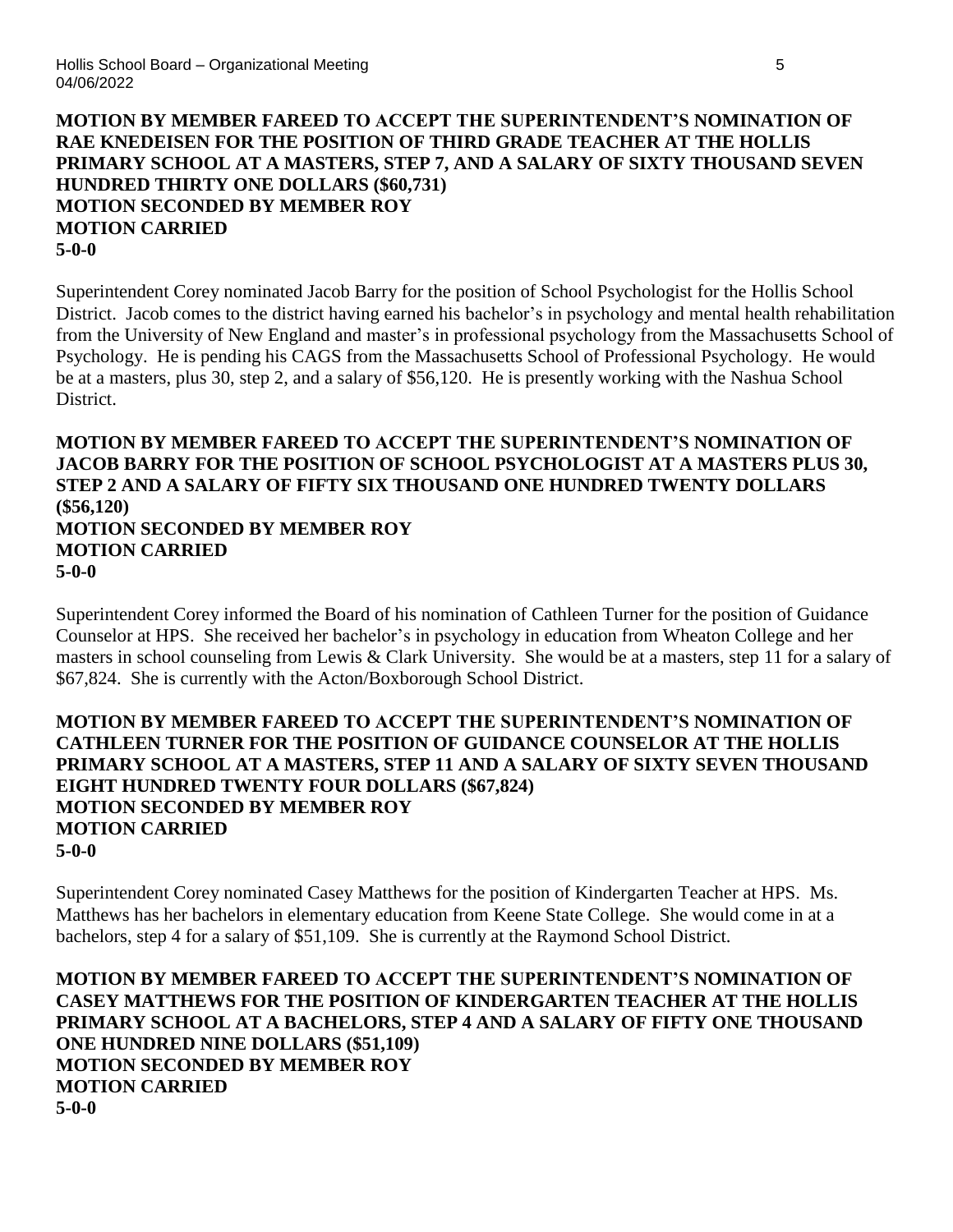### **APPROVAL OF MINUTES**

Hollis School Board . . . . . . . . . . . . . . . . . . . . . . . . . . . . . . . . . . . . . . . . . . . . . . . . . . . . . [January 5, 2022](https://www.sau41.org/docs/district/depts/108/2022-01-05-hsb-minutes-draft.pdf?id=2791)

*The following amendments were offered:*

In each instance it occurs; replace "Member Howie" with "Member Arthur" Page 9, Line 26; replace "Nit" with "It" Page 12, Line 5; replace "such" with "just" Page 12, Line 31; replace "your" with "you" Page 19, Line 39; insert a period at the end of the sentence Page 20, Line 30; replace "form" with "from"

### **MOTION BY MEMBER FAREED TO ACCEPT, AS AMENDED MOTION SECONDED BY MEMBER ROY MOTION CARRIED 5-0-0**

Hollis School Board . . . . . . . . . . . . . . . . . . . . . . . . . . . . . . . . . . . . . . . . . . . . . . . . . . . . . [February 8, 2022](https://www.sau41.org/docs/district/depts/108/2022-02-08-hsb%20-%20minutes-draft.pdf?id=2835)

### **MOTION BY MEMBER FAREED TO ACCEPT, AS PRESENTED MOTION SECONDED BY MEMBER MOTION CARRIED 5-0-0**

Hollis School Board – **Public Hearing** . . . . . . . . . . . . . . . . . . . . . . . . . . . . . . . . . . . . . . . [February 8, 2022](https://www.sau41.org/docs/district/depts/108/2022-02-08-hsb-public%20hearing-minutes-draft.pdf?id=2836)

*The following amendment was offered:*

Member Arthur should be identified as absent from the HSB Public Hearing having arrived at 7:00 p.m.

| <b>MOTION BY MEMBER FAREED TO ACCEPT, AS AMENDED</b><br><b>MOTION SECONDED BY MEMBER ROY</b><br><b>MOTION CARRIED</b><br>$4 - 0 - 1$<br><b>Member Arthur Abstained</b> |
|------------------------------------------------------------------------------------------------------------------------------------------------------------------------|
|                                                                                                                                                                        |
| <b>MOTION BY MEMBER FAREED TO ACCEPT, AS PRESENTED</b><br><b>MOTION SECONDED BY MEMBER ROY</b><br><b>MOTION CARRIED</b><br>$5-0-0$                                     |
|                                                                                                                                                                        |
| MOTION BY MEMBER ELBERR TO LOOPER LO BREGEMER                                                                                                                          |

### **MOTION BY MEMBER FAREED TO ACCEPT, AS PRESENTED MOTION SECONDED BY MEMBER ROY**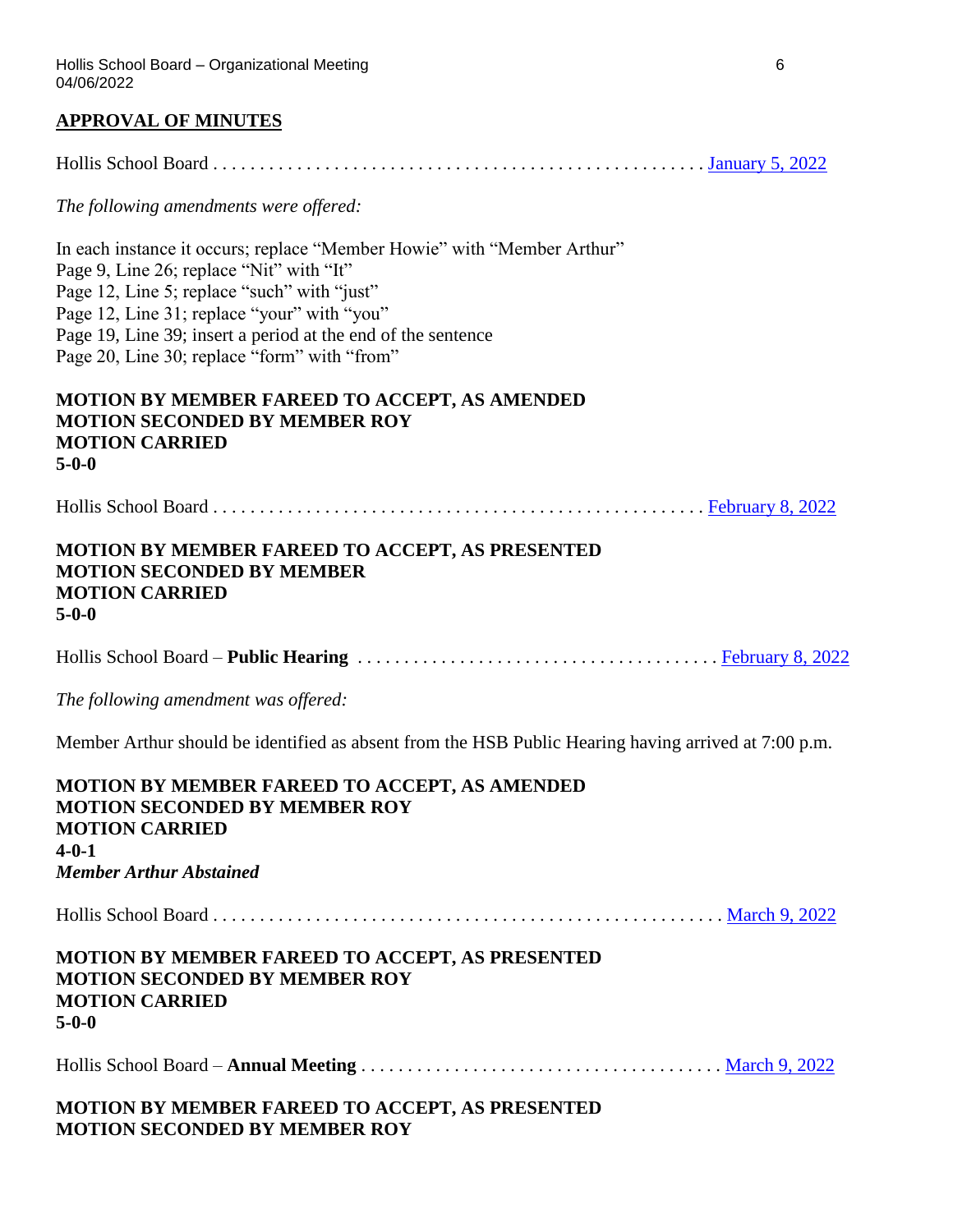**MOTION CARRIED 5-0-0**

### **PUBLIC INPUT** - None

# **PRINCIPALS' REPORT**

Superintendent Corey highlighted items from the Principals Report included as part of the [agenda](https://www.sau41.org/docs/district/depts/108/hsb%20agenda%20packet%204-6-22.pdf?id=2974) packet.

Aimsweb testing will occur in April and will provide an additional datapoint to assess where students are.

The district continues its work with the lighting company. Some  $600<sup>±</sup>$  fixtures have been changed over.

The broken playground slide at HPS has been replaced.

Both schools are collecting shoes to donate to underdeveloped countries.

Enrollment is stable with the addition of 3 students. Member Mann noted grade 3 has a total enrollment of 94. Were a few additional students added the class size would be at specification. Assistant Superintendent Bergskaug noted grade 4 class size specifications (24).

### **DISCUSSION**

• Revenue & Expense Report

When reviewed in January, the projected fund balance was \$48,322, before funding the retained fund balance for FY3. The current report (as of 3/24/22) identifies savings in areas of hiring, staff shortages, reduction in lane changes, and through freezing the budget early on to account for the unanticipated special education costs. While expected revenue looks to be increasing from what was budgeted, it results in a current anticipated unreserved fund balance of \$526,938. The district is able to fund the FY23 trusts that were voted on in March in the amount of \$168,970. Were the Retained Fund Balance for FY23 to be funded at the \$284,000, the result would be a projected fund balance of \$43,968. The Retained Fund Balance suggested is less than the maximum allowable amount of \$298,294.

Although the number is very conservative, it is likely to improve and become a higher projected fund balance. Expenses will continue to be monitored.

Member Fareed asked for clarification the \$298,294 is the maximum amount imposed by law (based on permitted percentage) and was told that is correct.

Chairman Kellner questioned the negative \$82,385 identified as food service unreserved fund balance and was informed the food service expenses and grants offset the transfers shown in expenses. They always offset each other to be zero.

Asked if the expectation is that the district will continue to see federal funding of the lunch program, Superintendent Corey stated his belief it would not. He believes it will return to a pay program with a free and reduced component for those who qualify. Asked if there is concern with the account balancing out, he suggested the concern would be with the allocations for free and reduced and meal costs being based on pricing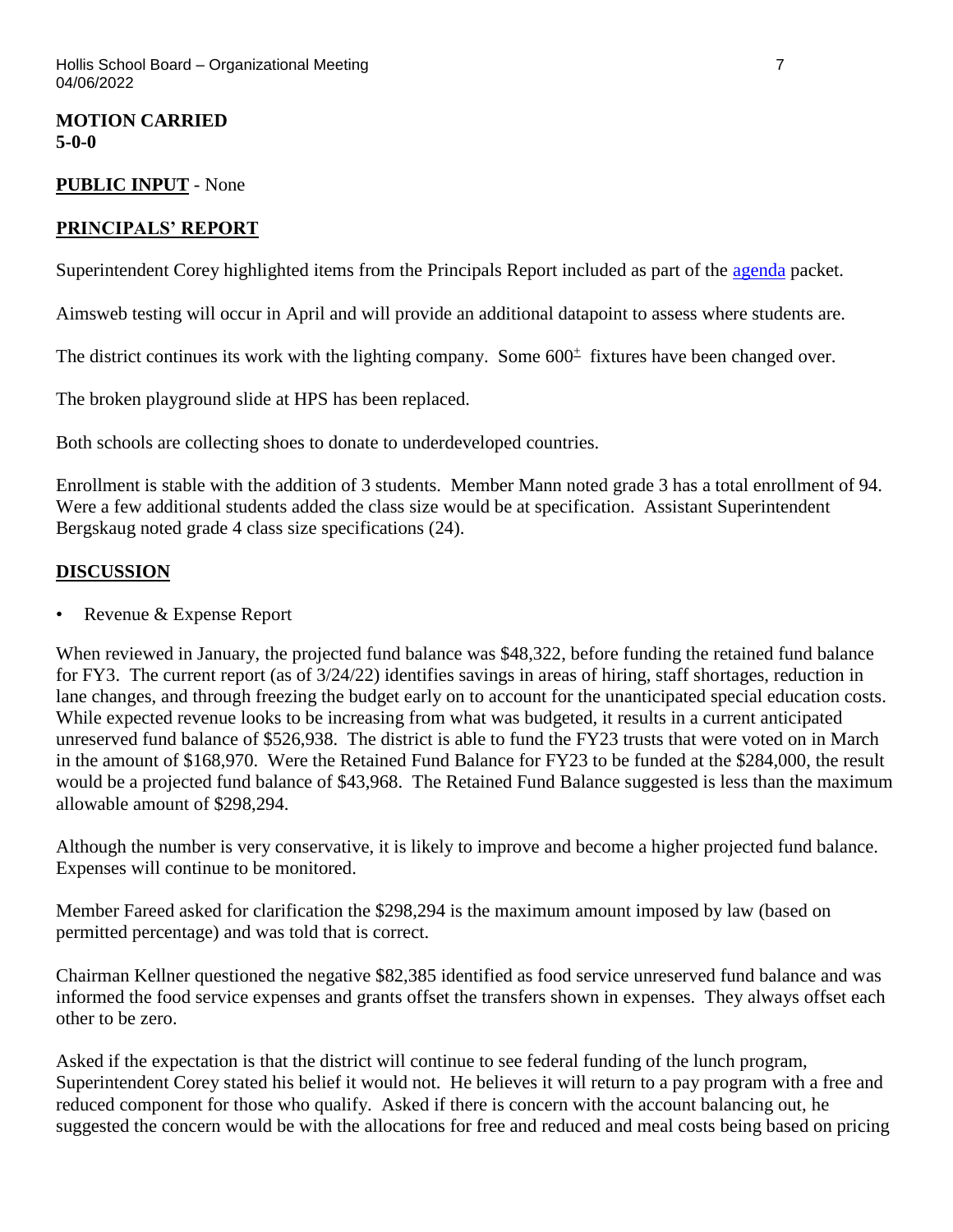from two years ago. With what is being seen in terms of inflation in food costs, there may be the need to consider a price increase this summer or perhaps even during the school year.

• Facilities Update

Superintendent Corey stated all leases and bonds across the SAU were passed (one for each district) and have been sent off to legal counsel. The Business Administrator is working with legal counsel to ensure the information is in order and will be sending the packets off to the bond/lease company. It is expected the Administration will receive word back at the end of April/early May.

Provided to the Board was a list of FY23 summer projects (copy attached). The Administration is looking to balance the different projects and time some together to gain economies of scale where possible, e.g., parking lot refinishing/paving.

The Hollis School District will run its Extended School Year program at the Hollis Brookline Middle School again this year. The arrangement worked really well last year, e.g., one drop-off for many families and fully air conditioned environment.

Noted was that for some of the projects identified, e.g., roof top ventilation units, although the legwork will be done, it will be 10 months before the units can be delivered (likely a February install). Asked about the number of projects that can be done while school is in session, Superintendent Corey responded almost all roof top pieces can be done, items such as door replacements could be done on second shift or over a weekend.

• Discussion Regarding the Tuition Rate for the Hollis Preschool Program

The Business Manager has recommended the current preschool tuition (\$2,400) be increased by \$100 a year over the next three years and that the Board revisit the rates every five years beginning in 2030. The current rate has been in place since 2014. The program has a waiting list every year.

Superintendent Corey spoke of being contacted by a Board member wishing to ensure that if someone had a financial reason for not being on the list, that they could be accommodated, which is the case.

The special education program is funded by taxpayer dollars, the tuitioned students are those representing the non-handicapped peers who provide role modeling, etc. for the special education program. What has been learned is that the role modeling by the non-handicapped peers accelerates the development. It is an amazing program to watch.

Asked if there is the need for a policy around the timeframe for revisiting the rate, Superintendent Corey suggested information such as this be included in the Strategic Plan.

Member Arthur commented the program, as it stands, is fairly small (11 three-year-old students and 8 four-yearold students) and questioned if it is at capacity for the space available. Superintendent Corey stated there to be some room in regard to space. Were additional special education students to move into the district the desire would be to find the necessary space for these services. These are students with significant disabilities who will most likely be with the district until age 21, and the sooner we can get them into our programming and working with their non-handicapped peers, the greater gains they will experience. He spoke of the monumental gains he has been able to witness first-hand and encouraged the Board to really look at increasing space if possible. Member Fareed noted the type of preschool program requires a matching number of typical peers.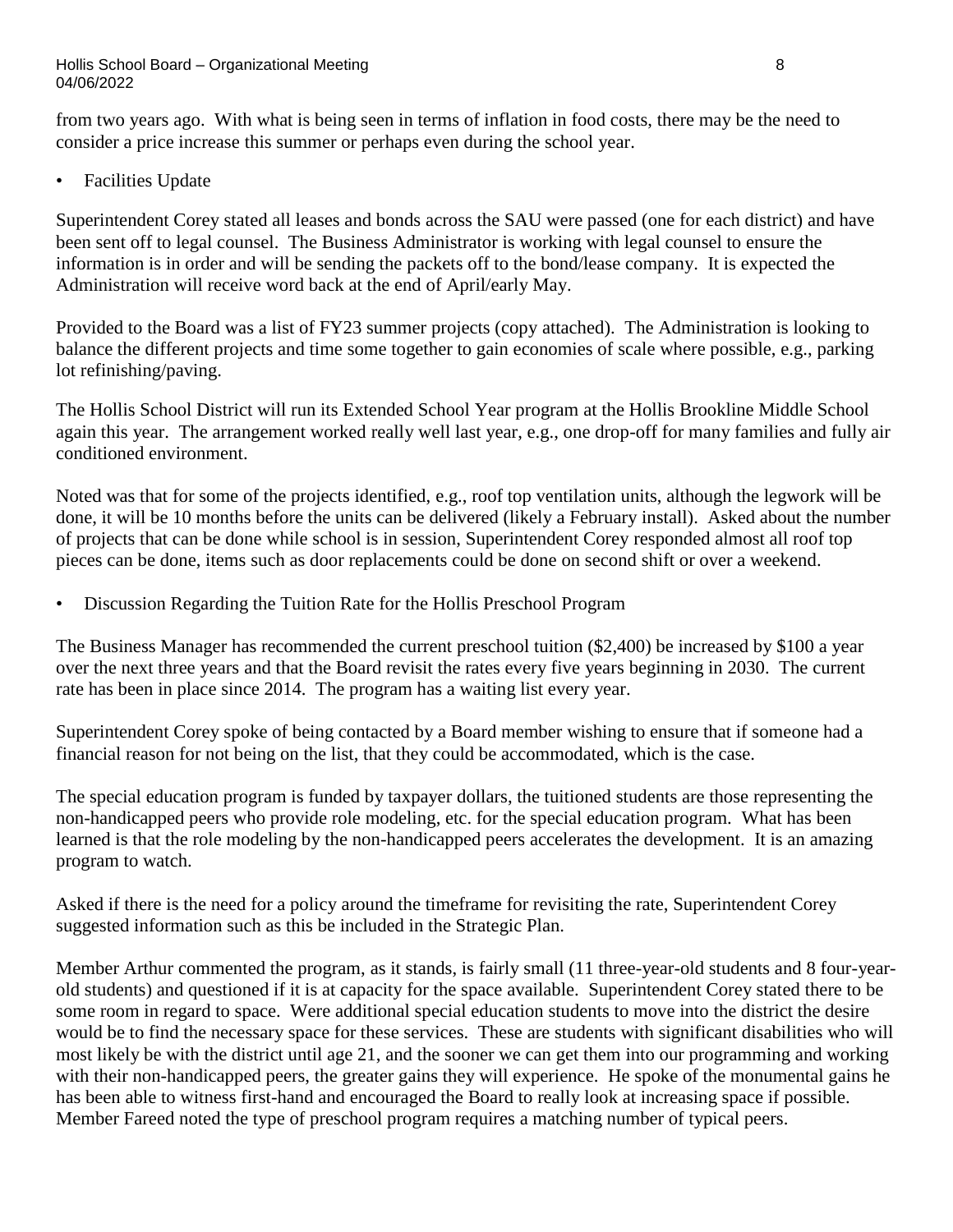#### Hollis School Board – Organizational Meeting 9 04/06/2022

Assistant Superintendent Bergskaug stated for the Pre-K-3 program, it represents not just students who have turned 3 by September  $30<sup>th</sup>$ , but for any student who is turning 3 during the school year. While we have 8, we have some that we know will be starting in May or June based on their birthday. They would not progress until hitting 4 by September  $30<sup>th</sup>$ .

Member Arthur questioned how extensive the wait list is for typical peers. Superintendent Corey stated there is always more than enough non-handicapped peers on the list.

• Discussion Regarding the Business Manager's Recommendation to Offer Deductions for 457 Plans in Addition to the 403b Plans

Superintendent Corey noted the communication from the Business Administrator included with the agenda. Currently all 3 districts in the SAU offer a 403(b) tax-deferred retirement savings plan to their employees.

A teacher from the Hollis School District has requested the Board add an additional type of tax-deferred retirement savings plan to what it currently offers (457(b) plan). The district can offer two plans. This would allow an employee to contribute to both plans at the same time, up to the limits established by the IRS.

As adding a plan involves a fair amount of work to put in place, the recommendation is that the district survey employees to establish an interest, and if a minimum of five people respond affirmatively, the plan be established for the Hollis School District only.

Member Roy questioned the cost to the district and was informed the cost is associated with manpower to establish the plan and get it up and running. Asked if this plan could be offered across the SAU, Superintendent Corey stated his belief once the plan is set up it is a similar amount of manpower to operate as the existing plan.

Member Mann noted manpower in the SAU is at a premium and asked if it is believed the resources and time to spend on such an endeavor are available. He questioned timelines that may be required and could put additional pressure on staff. Superintendent Corey spoke of his discussion with the Business Administrator and his belief she would not make a recommendation that would place a burden on her staff that they could not handle. This is also looked at as one of those subtle differences that can prove beneficial in what is a difficult hiring market.

Member Mann questioned, if moving forward with establishing this additional plan, would it put the district in a better competitive position against other districts or are we catching up with other districts? Superintendent Corey responded with many of our young staff, when they come on board, they are not necessarily looking at retirement savings plans. When you look at who we hired tonight coming in at master's 12, etc. that group is looking more at the salary scale, insurance benefits, retirement benefits, etc., and those are deciding factors. He does believe this would make us slightly more competitive. It is not a deal breaker, but it does not hurt.

Member Fareed questioned if there are other such plans that may be requested as a result of moving forward with adding a plan. Superintendent Corey did not believe that to be the case. Member Fareed questioned why the survey would be limited to Hollis and was told to make it cost effective there would need to be five requests from a single district. If the five were across the SAU, there would be four different payrolls involved. Each district has their own payroll and their own unique circumstances, e.g., in the COOP if a teacher covers for another teacher there is a set dollar amount.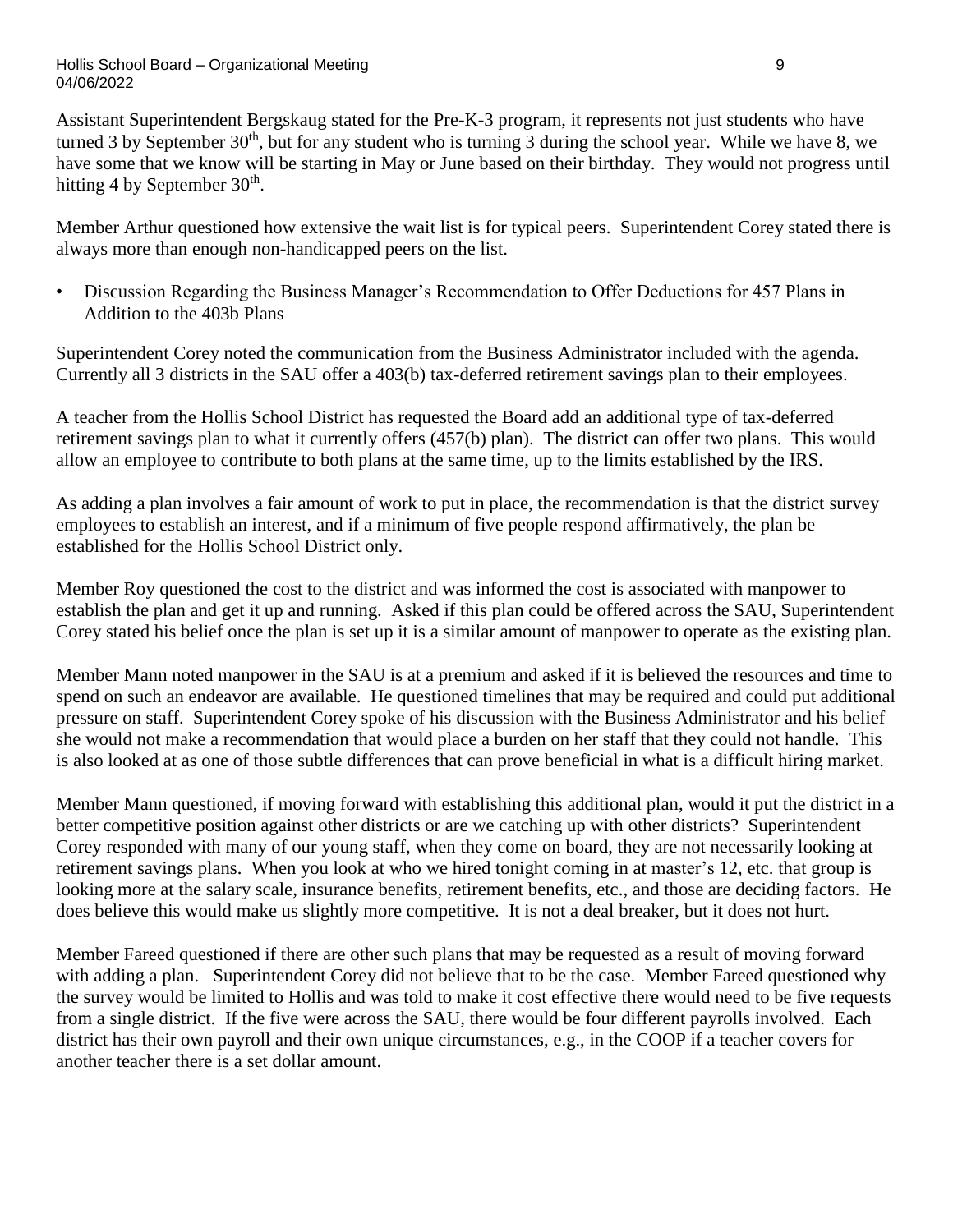#### Hollis School Board – Organizational Meeting 10 04/06/2022

• Discussion Regarding the School Calendar for the 2022-2023 School Year

Assistant Superintendent Bergskaug noted the proposed calendar is similar to past calendars. Staff returns on August  $29<sup>th</sup>$  and school begins September  $1<sup>st</sup>$ .

November 8<sup>th</sup> is Election Day and traditionally when the district conducts a professional development day.

An early release is proposed for November 22<sup>nd</sup>. The desire is to maintain the four early releases that are in place this year and add November 22<sup>nd</sup>.

December 23<sup>rd</sup> would be a professional development day (last Friday before school vacation).

March 7<sup>th</sup> is voting day. There was concern expressed in Brookline (vote at CSDA) with students being present in the building as well as the traffic impact. They requested and approved a calendar with an early release on that day.

The last day of school for preschool would be June  $8<sup>th</sup>$  and June  $19<sup>th</sup>$  for all students if having the 5 snow days. The last day for teachers would be June 21<sup>st</sup>.

Member Roy asked why the early release day in May is the Thursday and not the Friday before Memorial Day weekend. Assistant Superintendent Bergskaug stated what was learned is that Friday early release days are a disaster for the COOP where there are late start Friday/PLC mornings. When that occurred, they had to cancel the late start to do the early release, and that created confusion for students and families with arrival and drop off times. The Leadership Team felt the best thing to do was to switch to Monday, Tuesday, Wednesday, and Thursday early releases. The Brookline Board moved one of the days to a Tuesday.

When asked when the last day of school will be finalized, Superintendent Corey stated the SAU is most likely looking at Friday, June 17<sup>th</sup> as the last day. There are a few teacher days in Hollis after that. The last day would most likely follow the tradition of being a half day. The expectation is that the date will be finalized following next week's COOP School Board meeting during which graduation day will be finalized.

Member Arthur suggested the time related to early release be identified on the calendar. Assistant Superintendent Bergskaug noted dismissal is staggered. It will be clearly posted on the home page of the district's website.

# **DELIBERATIONS**

**●** To see what action the Board will take regarding the Superintendent's recommendation for nomination of teachers

# **MOTION BY MEMBER ROY TO ACCEPT THE SUPERINTENDENT'S RECOMMENDATION FOR TEACHER NOMINATIONS, AS PRESENTED MOTION SECONDED BY MEMBER FAREED MOTION CARRIED 5-0-0**

**●** To see what action the Board will take regarding the reauthorization of the HSTEP Committee to proceed forward with projects and renovations outlined in the bond warrant article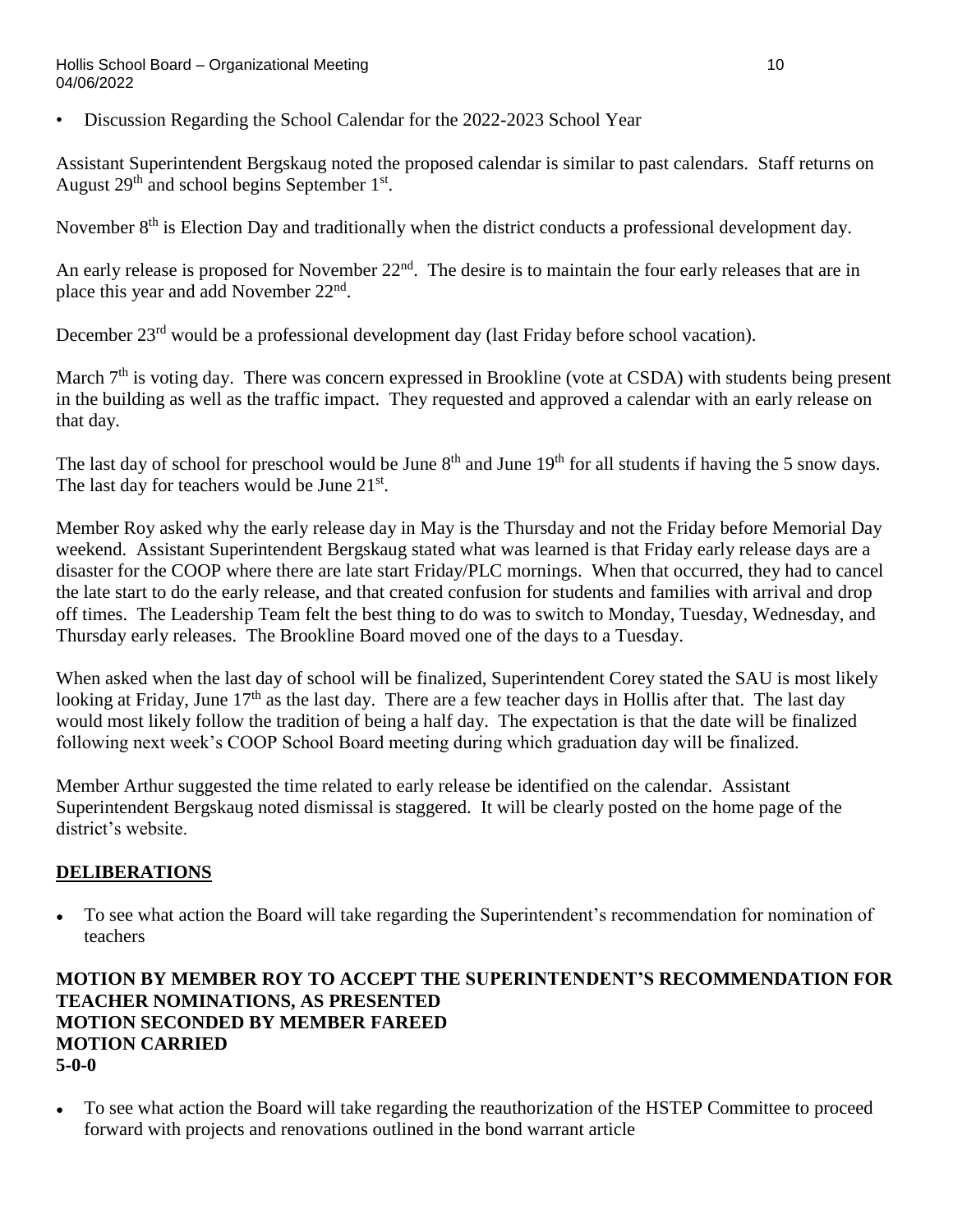Member Fareed commented HSTEP was the original project and associated strongly with the first funding package and HSMART was associated with a funding package. We have come up with an acronym for the current bond, HCAP, which is based on the Capital Improvement Plan, Capital Advancement Plan.

# **MOTION BY MEMBER ROY TO AUTHORIZE THE HOLLIS CAPITAL ADVANCEMENT PLAN (HCAP) COMMITTEE TO PROCEED WITH PROJECTS AND RENOVATIONS OUTLINED IN THE BOND WARRANT ARTICLE MOTION SECONDED BY MEMBER ROY MOTION CARRIED 5-0-0**

**●** To see what action the Board will take regarding the Business Manager's recommendation to increase the Pre-Kindergarten tuition rate

### **MOTION BY MEMBER ROY TO APPROVE THE RECOMMENDATION OF THE BUSINESS MANAGER TO INCREASE THE PRE-KINDERGARTEN TUITION RATE BY ONE HUNDRED DOLLARS (\$100.00) IN EACH OF THE NEXT THREE YEARS AND REVISIT THE RATE EVERY FIVE YEARS BEGINNING IN THE YEAR 2030 MOTION SECONDED BY MEMBER FAREED MOTION CARRIED 5-0-0**

**●** To see what action the Board will take regarding the Business Manager's recommendation to offer deductions for 457 plans in addition to the 403b plans

**MOTION BY MEMBER ROY TO APPROVE THE RECOMMENDATION OF THE BUSINESS MANAGER TO SURVEY DISTRICT EMPLOYEES, AND, IF A MINIMUM OF FIVE (5) RESPOND AFFIRMATIVELY, ESTABLISH A 457(B) PLAN FOR THE HOLLIS SCHOOL DISTRICT MOTION SECONDED BY MEMBER FAREED MOTION CARRIED 5-0-0**

To see what action the Board will take regarding the proposed 2022-2023 school calendar

### **MOTION BY MEMBER ROY TO APPROVE THE 2022-2023 SCHOOL CALENDAR, AS PRESENTED MOTION SECONDED BY MEMBER FAREED MOTION CARRIED 5-0-0**

• To see what action the Board will take regarding the re-adoption of Policy BCA – Board Member Code of Ethics.

# **MOTION BY MEMBER MANN THAT THE BOARD, BY ROLL CALL, STATE AGREEMENT TO ADHERE TO POLICY BCA – BOARD MEMBER CODE OF ETHICS MOTION SECONDED BY MEMBER ROY**

# ON THE QUESTION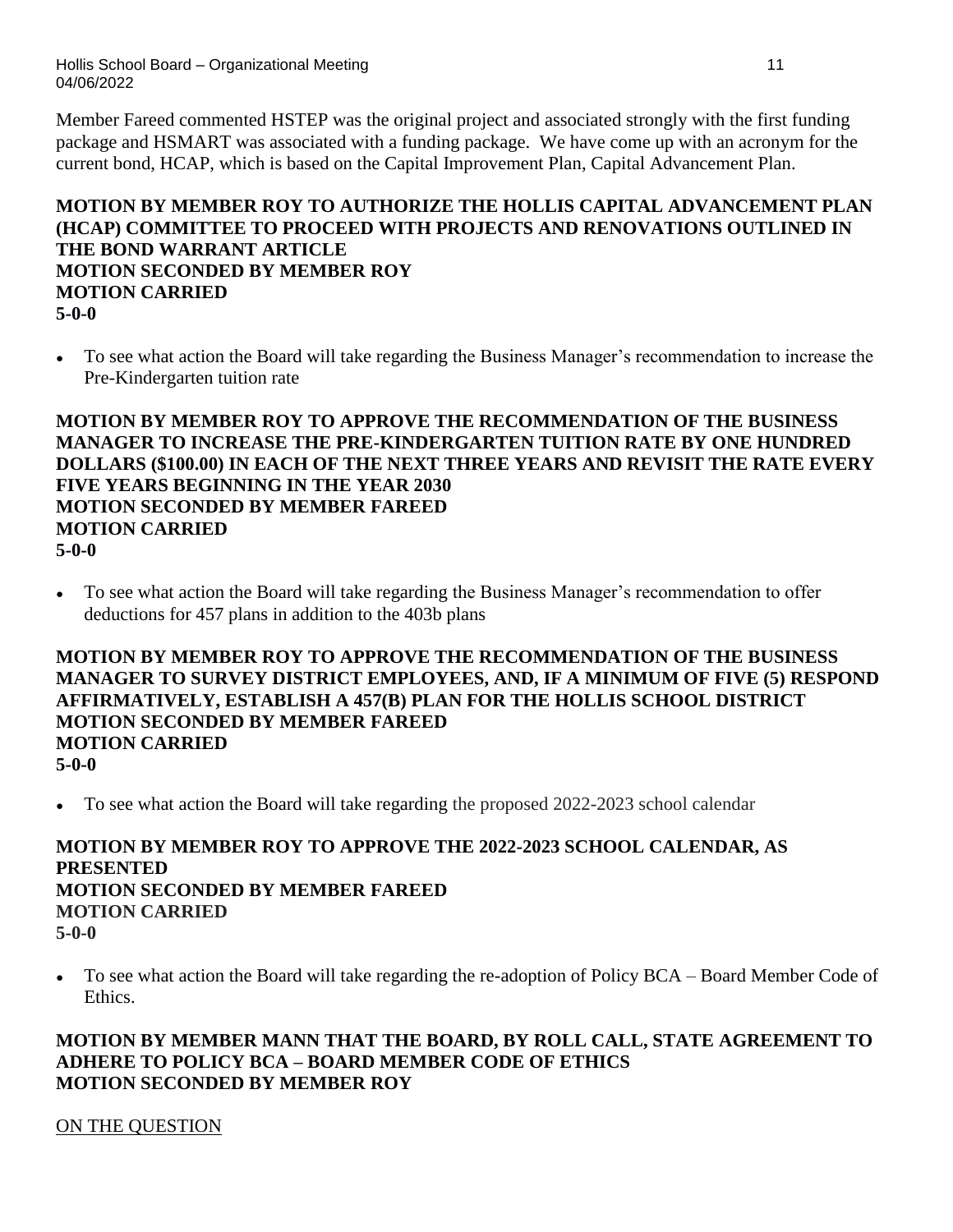Hollis School Board – Organizational Meeting 12 04/06/2022

Member Mann spoke of the practice of going through this process at this time of year and ensuring members are aware of the requirement to adhere to the code of ethics.

5

Member Fareed questioned and was informed the policy is required by RSA.

*A Viva Voce Roll Call was conducted, which resulted as follows:*

Yea: Robert Mann, Brooke Arthur, Tammy Fareed, Carryl Roy, Amy Kellner

# Nay: 0 **MOTION CARRIED**

• To see what action the Board will take regarding the re-adoption of Policy DFA – Investment

# **MOTION BY MEMBER ROY TO ADOPT POLICY DFA – INVESTMENT MOTION SECONDED BY MEMBER FAREED**

# ON THE QUESTION

Asked, Superintendent Corey stated the district is required to adopt this policy on an annual basis. The district has not been doing investments. However, there was a time when interest rates were very high and there may have been a pool of money that could be invested for 30-60 days in a very secure environment. This provides the ability to do so, with the permission of the Board.

Member Fareed spoke of the bond and questioned, if interest rates go up, would the district be permitted to invest funds that are being held over the two-year project. Superintendent Corey stated he would not consider it on the bond. There was a time when receiving the revenue from the Town (tax payment), which could be a very large sum of money (used to operate the business), you could go out 30, 60, 90 days, get investments and generate some revenue. Those times have not come about for quite some time, but the Board is required every year to make people aware that authority rests with the Board should it choose to do so. **MOTION CARRIED**

# **5-0-0**

- To see what action the Board will take regarding Policy **EEAEA** Mandatory Drug and Alcohol Testing
	- $-1$ <sup>st</sup> Reading  $-12-1-21$
	- $2<sup>nd</sup>$  Reading 1-5-22

*Given its third reading;*

# **MOTION BY MEMBER ARTHUR TO ACCEPT THE THIRD READING AND ADOPT POLICY EEAEA – MANDATORY DRUG AND ALCOHOL TESTING MOTION SECONDED BY MEMBER FAREED**

# ON THE QUESTION

No changes have been proposed since the time of the last reading. **MOTION CARRIED 5-0-0**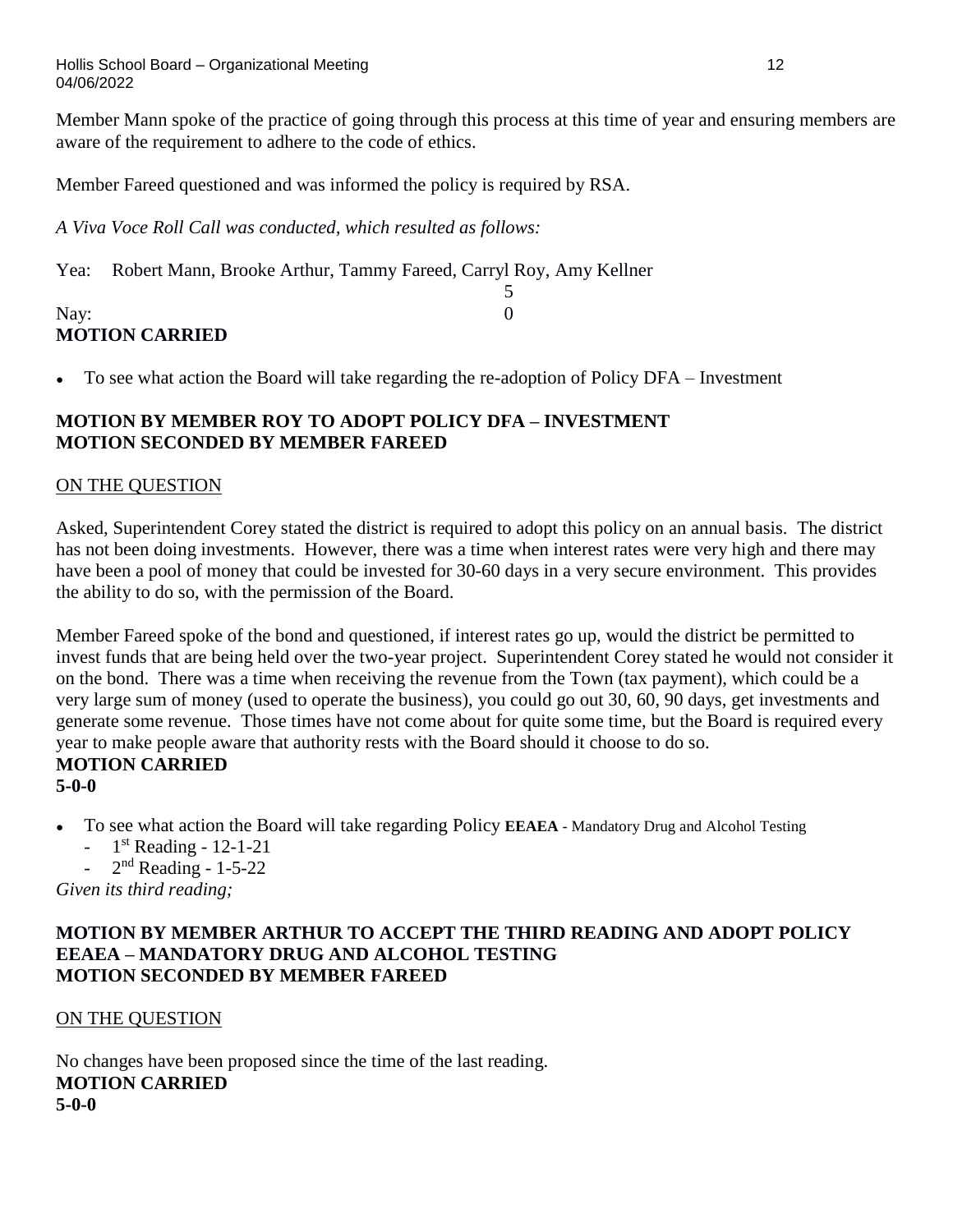Hollis School Board – Organizational Meeting 13 04/06/2022

- To see what action the Board will take regarding Policy  $AC Non-Distribution$ 
	- 1  $1<sup>st</sup> Reading - 1-5-22 (as amended)$

*Given its second reading;*

### **MOTION BY MEMBER ARTHUR TO AMEND THE FIRST PARAGRAPH IN SECTION D BY DELETING "NO LATER THAN OCTOBER 15, 2020" AND THE THIRD PARAGRAPH IN SECTION D BY DELETING ""[NON-DISCRIMINATION]" AND ACCEPT THE SECOND READING OF POLICY AC – NON DISCRIMINATION, AS AMENDED MOTION SECONDED BY MEMBER FAREED**

### ON THE QUESTION

Assistant Superintendent Bergskaug stated the "Non-Discrimination" was simply an additional title. The language was removed for clarity. The date of October 15, 2020 should be removed as once the plan comes before the Board the date becomes a moot point.

The plan is near final and once all of the policies are current with the new legislation that has passed the plan will most likely come before the Board in May or June. The language that is in the policy is in the plan so to approve a plan and then still have language that is changing seems out of order. All of the policies will be reviewed, and efforts made to ensure the language matches in the plan, which will come to the Board next. Once the plan is in place it will be reviewed every two years.

# **MOTION CARRIED**

- **5-0-0**
- To see what action the Board will take regarding Policy **ACE** Procedural Safeguards, Non-Discrimination on the Basis of Handicap/Disability
	- $-1$ <sup>st</sup> Reading  $-1$ -5-22

*Given its second reading;*

### **MOTION BY MEMBER ARTHUR TO ACCEPT THE SECOND READING OF POLICY ACE - PROCEDURAL SAFEGUARDS, NON-DISCRIMINATION ON THE BASIS OF HANDICAP/DISABILITY MOTION SECONDED BY MEMBER FAREED**

# ON THE QUESTION

No changes have been proposed since the time of the first reading. Member Mann suggested moving forward with adoption. **MOTION CARRIED 5-0-0**

**MOTION BY MEMBER MANN TO WAIVE THE THIRD READING AND ADOPT POLICY ACE - PROCEDURAL SAFEGUARDS, NON-DISCRIMINATION ON THE BASIS OF HANDICAP/DISABILITY MOTION SECONDED BY MEMBER ROY MOTION CARRIED 5-0-0**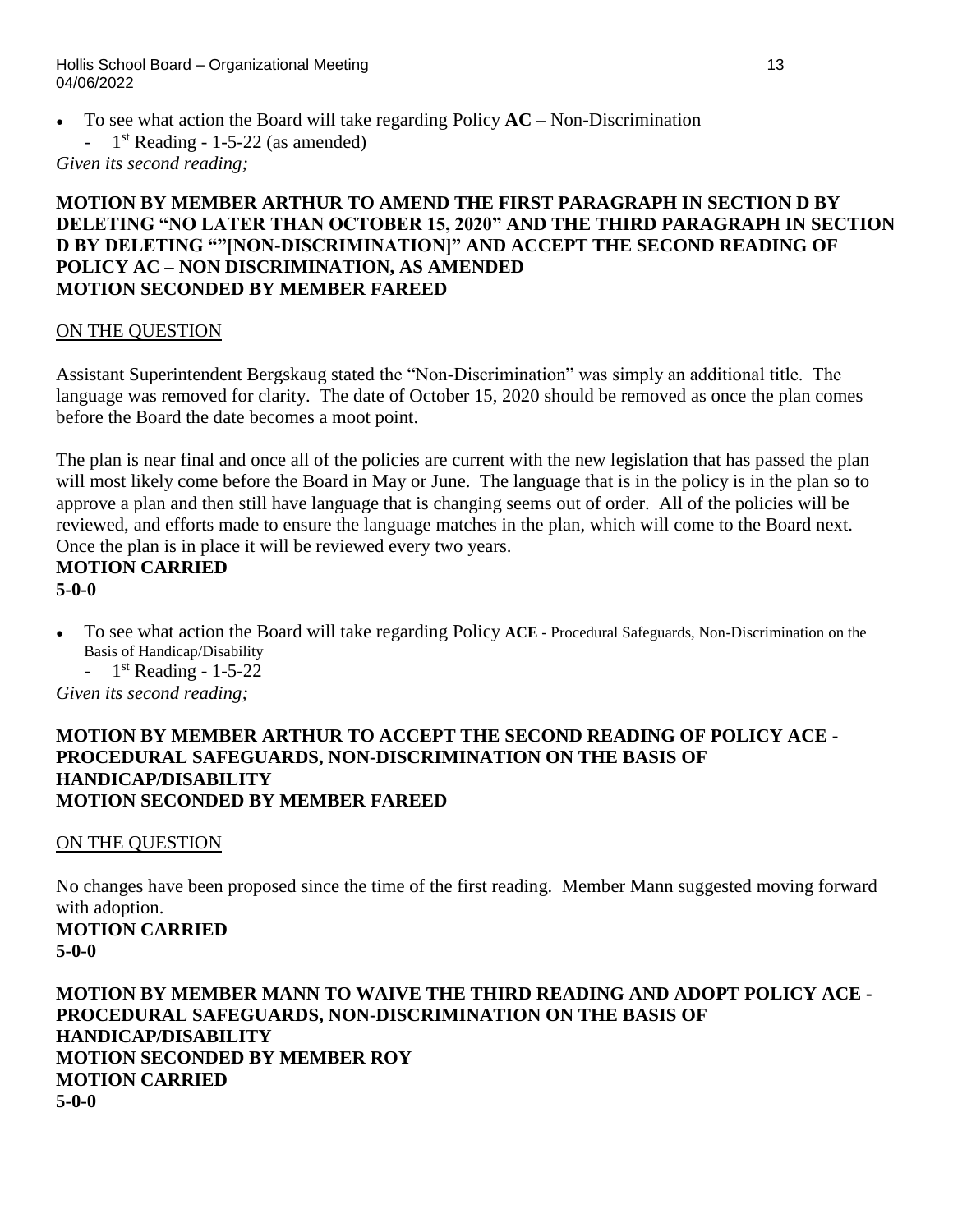Hollis School Board – Organizational Meeting 14 04/06/2022

- To see what action the Board will take regarding Policy **EF** Food Service Management
	- 1  $1<sup>st</sup>$  Reading - 1-5-22

*Given its second reading;*

### **MOTION BY MEMBER ARTHUR TO ACCEPT THE SECOND READING OF POLICY EF** - **FOOD SERVICE MANAGEMENT MOTION SECONDED BY MEMBER FAREED**

### ON THE QUESTION

Chairman Kellner questioned if volunteers continue to be utilized in food service, and if so, if the certification for the sanitation course also applies. Assistant Superintendent Bergskaug stated most of the volunteers address other aspects of lunch such as cleaning of the tables. Chairman Kellner noted in prior years volunteers served food. Assistant Superintendent Bergskaug stated her belief, in that instance, she would believe the volunteer would be required to complete the course. Superintendent Corey stated that could be included as part of the volunteer videos. If not doing that component, they would not be permitted to volunteer in the kitchen. **MOTION CARRIED**

**5-0-0**

## **MOTION BY MEMBER MANN TO WAIVE THE THIRD READING AND ADOPT POLICY EF** - **FOOD SERVICE MANAGEMENT MOTION SECONDED BY MEMBER FAREED MOTION CARRIED 5-0-0**

Chairman Kellner questioned the timing of having the district's policies reviewed by legal counsel. Assistant Superintendent Bergskaug responded the initial timing was the summer of 2022. She will reach out to counsel to ascertain whether that remains the case.

### **ADJOURNMENT**

### **MOTION BY MEMBER MANN TO ADJOURN MOTION SECONDED BY MEMBER ROY MOTION CARRIED 5-0-0**

*The April 6,2022 Organizational Meeting of the Hollis School Board was adjourned at 7:42 p.m.*

| ↖<br>Date |  |
|-----------|--|
|           |  |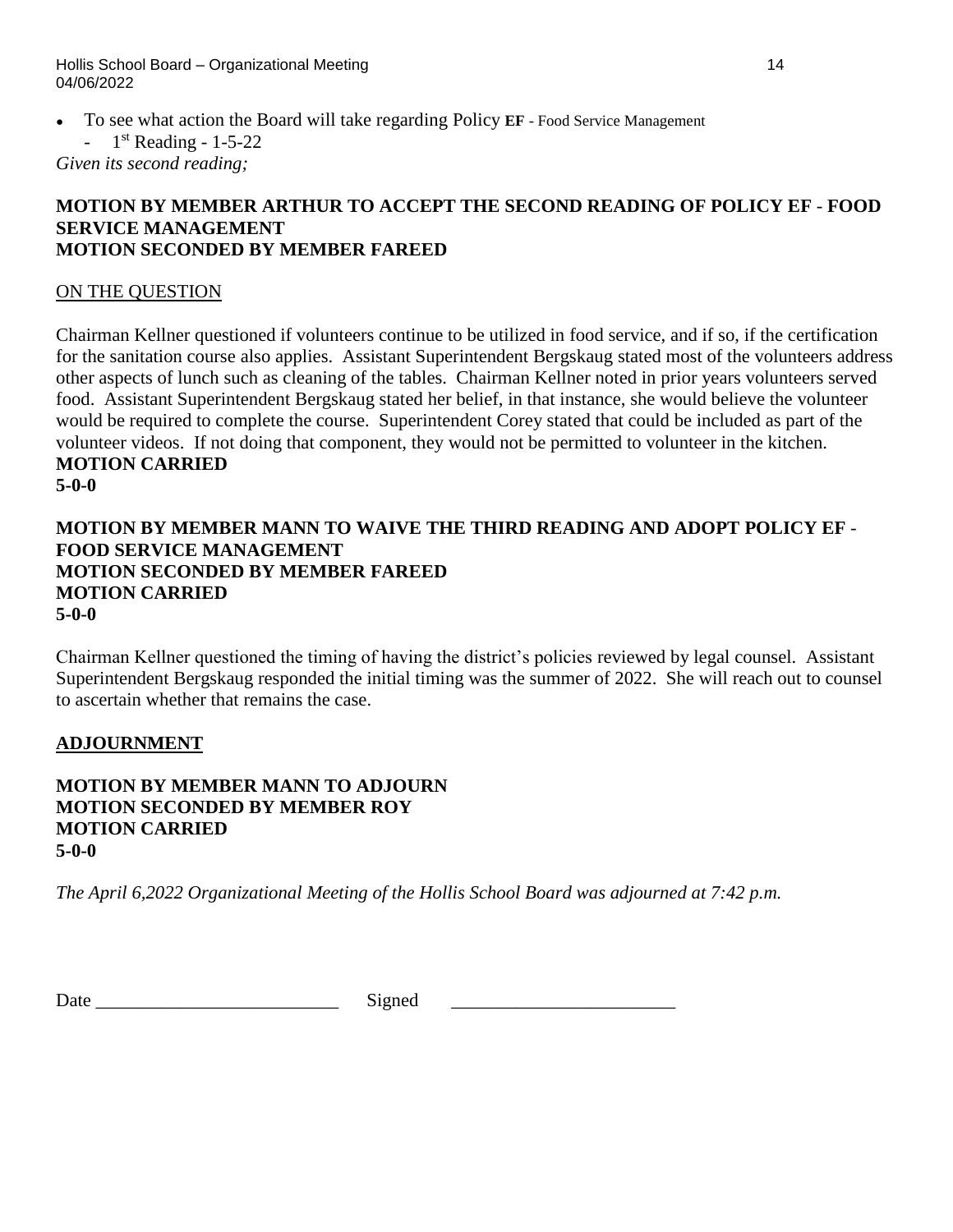|                 | <b>FY23 Summer Projects</b>             |                 |                  |
|-----------------|-----------------------------------------|-----------------|------------------|
|                 | Project                                 | <b>Budget</b>   | Lead             |
|                 | <b>Multiple Districts</b>               |                 |                  |
|                 | <b>Gym Inspections</b>                  |                 |                  |
|                 | <b>HUES</b>                             | \$3,000 Ben     |                  |
|                 | RMMS                                    | $$3,000$ Ben    |                  |
|                 | <b>CSDA</b>                             | \$3,000 Ben     |                  |
|                 | <b>HBHS</b>                             | \$3,000 Ben     |                  |
|                 | <b>HBMS</b>                             | \$3,000 Ben     |                  |
| <b>Bollards</b> |                                         |                 |                  |
|                 | <b>HUES</b>                             | \$4,000 Ben     |                  |
|                 | <b>HPS</b>                              | \$4,000 Ben     |                  |
|                 | <b>HBHS</b>                             | \$4,000 Ben     |                  |
|                 | <b>HBMS</b>                             | \$4,000 Ben     |                  |
|                 | CSDA-Maybe                              | \$4,000 Ben     |                  |
|                 | RMMS-Maybe                              | \$4,000 Ben     |                  |
|                 | <b>HSD</b>                              |                 |                  |
|                 | <b>HSD-Bond Projects</b>                |                 |                  |
|                 | Cladding-Gym                            |                 | Lance            |
|                 | <b>Interior Doors</b>                   |                 | Lance            |
|                 | <b>Bathrooms:</b>                       |                 | Lance            |
|                 | <b>ASHP</b>                             |                 | Lance            |
|                 | Roofing                                 |                 | Lance            |
| <b>HPS/HUES</b> |                                         |                 |                  |
|                 | No Touch Batteries                      |                 | \$7,000 Ed/Chuck |
| <b>HPS</b>      |                                         |                 |                  |
|                 | Door Hardware                           | \$2,000 Chuck   |                  |
|                 | <b>Window Shades</b>                    | \$2,000 Chuck   |                  |
|                 | <b>Ceiling Tiles</b>                    | \$5,000 Chuck   |                  |
|                 | <b>Classroom Flooring</b>               | \$33,455 Chuck  |                  |
|                 | Asbestos-Window #1                      | \$14,000 Lance  |                  |
| <b>HUES</b>     |                                         |                 |                  |
|                 | Skylight shades                         | $$7,325$ Ed     |                  |
|                 | <b>Gym Floor Refinish</b>               | \$3,000 Ed      |                  |
|                 | <b>Diesel Pump Maintenance</b>          | \$2,000 Ed      |                  |
|                 | <b>Water Bottle Filling Station (3)</b> | \$9,000 Ed      |                  |
|                 | Cafeteria Tables                        | \$14,000 Ed     |                  |
|                 | Swingset + installation                 | \$10,000 Ed     |                  |
|                 | <b>Annual Mulch</b>                     | $$2,400$ Ed     |                  |
|                 | <b>Benches</b>                          | $$1,600$ Ed     |                  |
|                 | <b>Picnic Tables</b>                    | \$3,000 Ed      |                  |
|                 | Sprinkler Tank Repair                   | \$20,000 Ed     |                  |
|                 | <b>Cafeteria Flooring</b>               | $$15,000$ Lance |                  |
|                 | <b>Classroom/Hallway Flooring</b>       | \$34,700 Lance  |                  |
|                 | Carpet Extractor                        | $$2,000$ Ed     |                  |
|                 | White Board Paint                       | \$1,350 Ed      |                  |
|                 | <b>Library Bookcase Replacements</b>    | \$1,000 Ed      |                  |